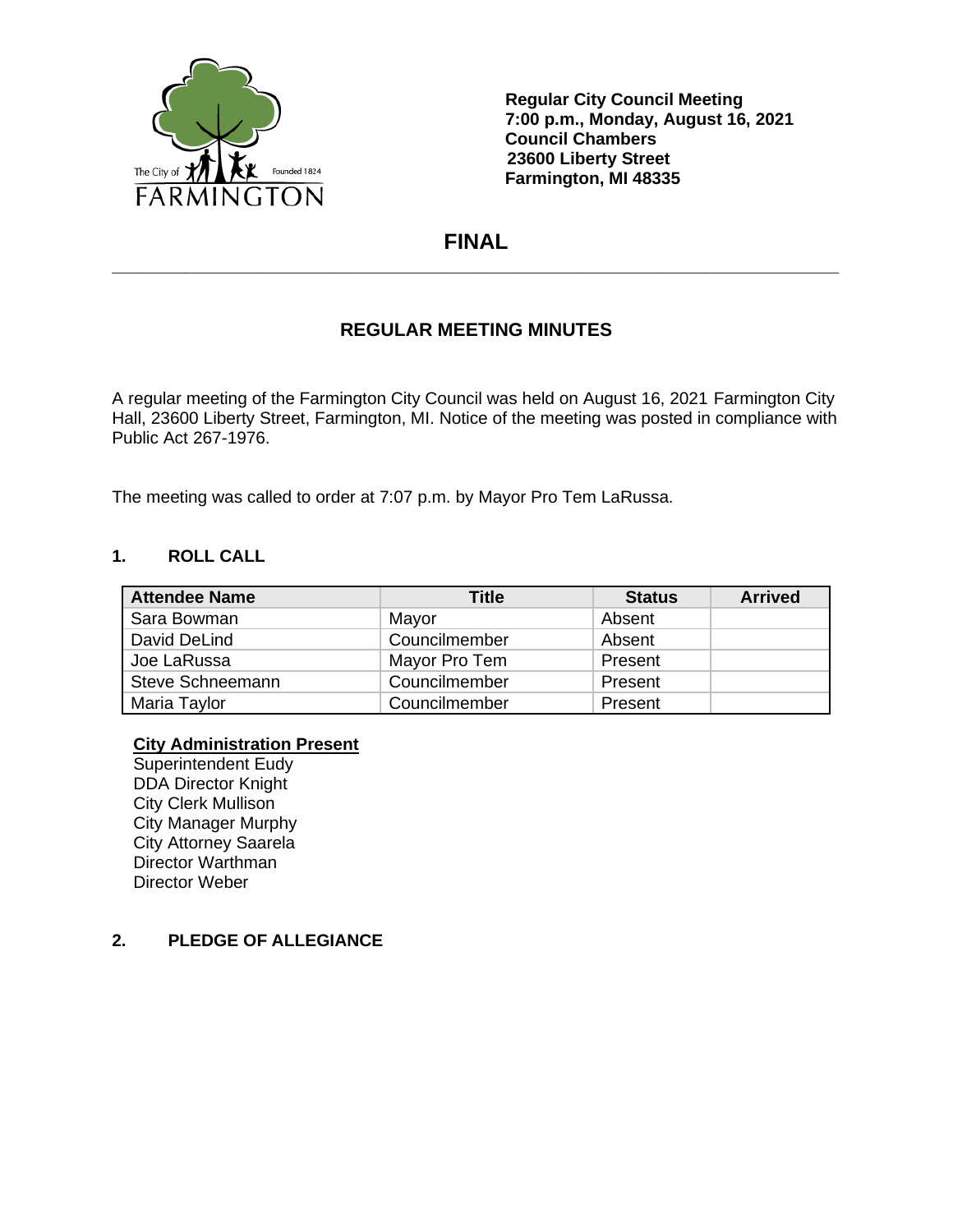# **3. APPROVAL OF ITEMS ON CONSENT AGENDA**

- **A. Accept City of Farmington Board and Commission Minutes**
	- **B. City of Farmington Minutes**
		- **a. July 19, 2021 Special**
		- **b. July 19, 2021 Regular**
- **C. Farmington Monthly Payments Report**
- 
- **D. Farmington Public Safety Monthly Report E. Municipal Credit and Community Credit Contract (SMART) Agreement**
- **F. Special Event Applications: Annual Patriot Day Ceremony**
- **G. Historical Commission Resignation**

**Move to approve the consent agenda as presented.\*\***

| <b>RESULT:</b> | <b>APPROVED AS PRESENTED [UNANIMOUS]</b> |
|----------------|------------------------------------------|
| <b>MOVER:</b>  | Schneemann, Councilmember                |
|                | <b>SECONDER:</b> Taylor, Councilmember   |

# **4. APPROVAL OF REGULAR AGENDA**

**Move to approve the regular agenda as amended, removing Item 6B Miss Oakland County and Item 7C Setting Public Hearing Date for Review of the Principal Shopping District Special Assessment Roll.\*\***

| <b>RESULT:</b> | <b>APPROVED AS AMENDED [UNANIMOUS]</b> |
|----------------|----------------------------------------|
| <b>MOVER:</b>  | Schneemann, Councilmember              |
|                | <b>SECONDER:</b> Taylor, Councilmember |

# **5. PUBLIC COMMENT**

Reverend Linda Seatts-Ogletree, 20965 Birchwood, expressed frustration with recent power outages.

Pam Green, 21469 Birchwood, spoke of dissatisfaction with power outages and gave suggestions for improvement.

Jeff McGowan, 21052 Larkspur, described his unhappiness with recent negative changes in power service.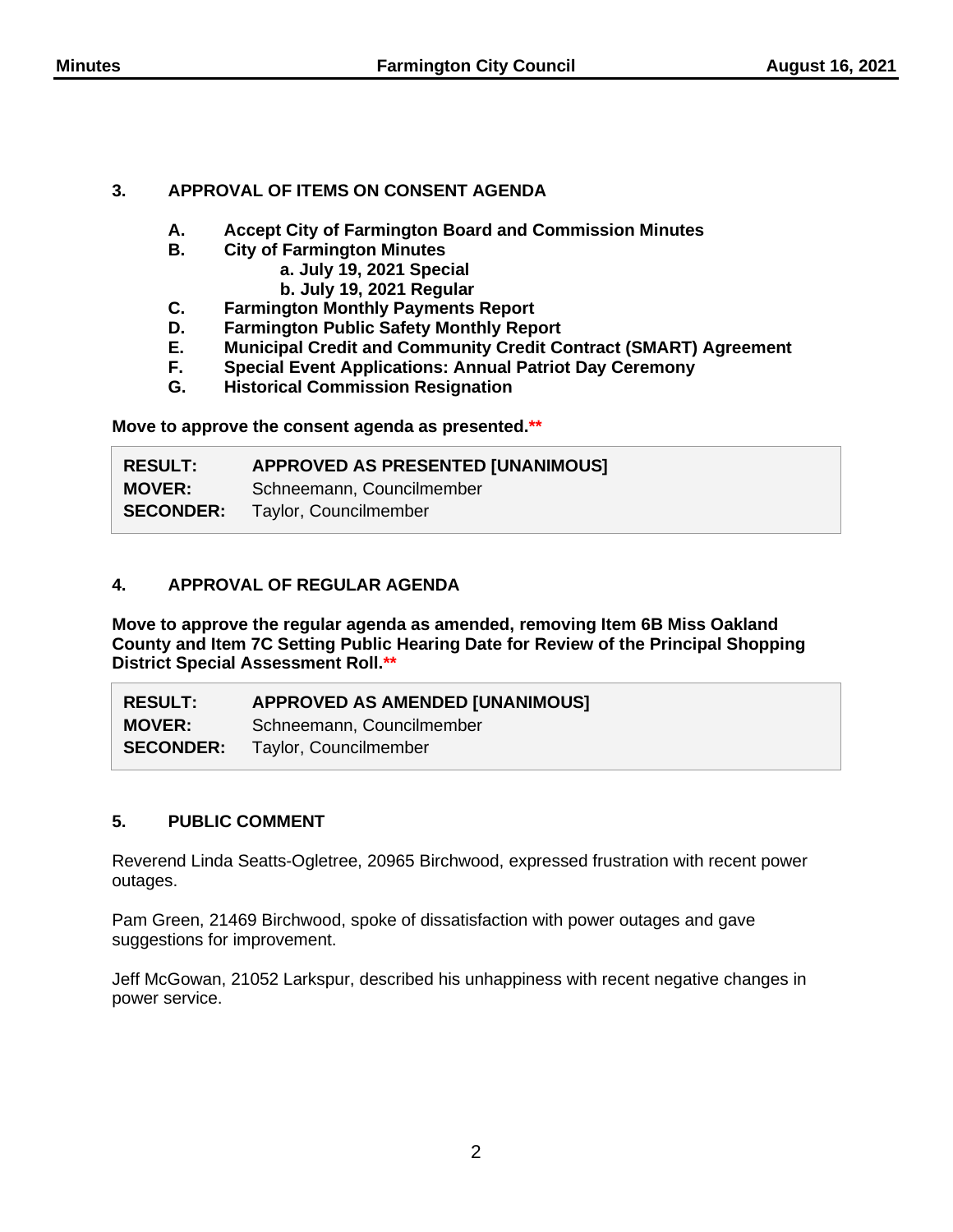# **6. PRESENTATIONS AND PUBLIC HEARINGS**

## **A. Mutual Aid Proclamation**

City Manager David Murphy described a proclamation that, on behalf of its residents, expressed sincere gratitude for the resources, time, and expertise the cities of Clawson and Livonia made available to us in helping to recover from a recent severe weather event.

# **B. Main Street Oakland County Accreditation Presentation**

Tim Colbeck, liaison for Farmington DDA to Mainstreet Oakland County, spoke of how accreditation has changed this year because of the pandemic. He personally attested for what he has seen and what he knows has been achieved by the Farmington DDA, and stated that he believed they were meeting and exceeding all the goals that Mainstreet Oakland County had set forth. The Executive Director of the Downtown Development Authority, Kate Knight, said she values Farmington's strong partnership with Mainstreet Oakland County, and she looks forward to a great plan for the future.

# **7. NEW BUSINESS**

#### **A. Consideration to appoint a delegate for the Annual MML Convention September 22-24, 2021**

The Michigan Municipal League requested that the City Council designate a delegate and an alternate, by official action, who will be in attendance at the annual meeting September 22–24, 2021. This person will be the official representative to cast the vote for the City of Farmington. They Bylaws for the League provides that each member city and village shall be equally represented and provide a vote in the election of officers and any proposals presented.

#### **Move to appoint Mayor Sara Bowman as Farmington's delegate for the annual MML meeting September 22-24, 2021 and Mayor Pro Tem Joe LaRussa as the alternate.\*\***

| <b>RESULT:</b> | APPROVED AS PRESENTED [UNANIMOUS]          |
|----------------|--------------------------------------------|
| <b>MOVER:</b>  | Taylor, Councilmember                      |
|                | <b>SECONDER:</b> Schneemann, Councilmember |

## **B. Board and Commission reappointments**

LaRussa requested action on reappointments for three returning committee, commission and board members.

Schneemann recused himself from voting on the Library Board candidate as Schneeman's business is presently engaged by the Library Board. LaRussa determined that the Library Board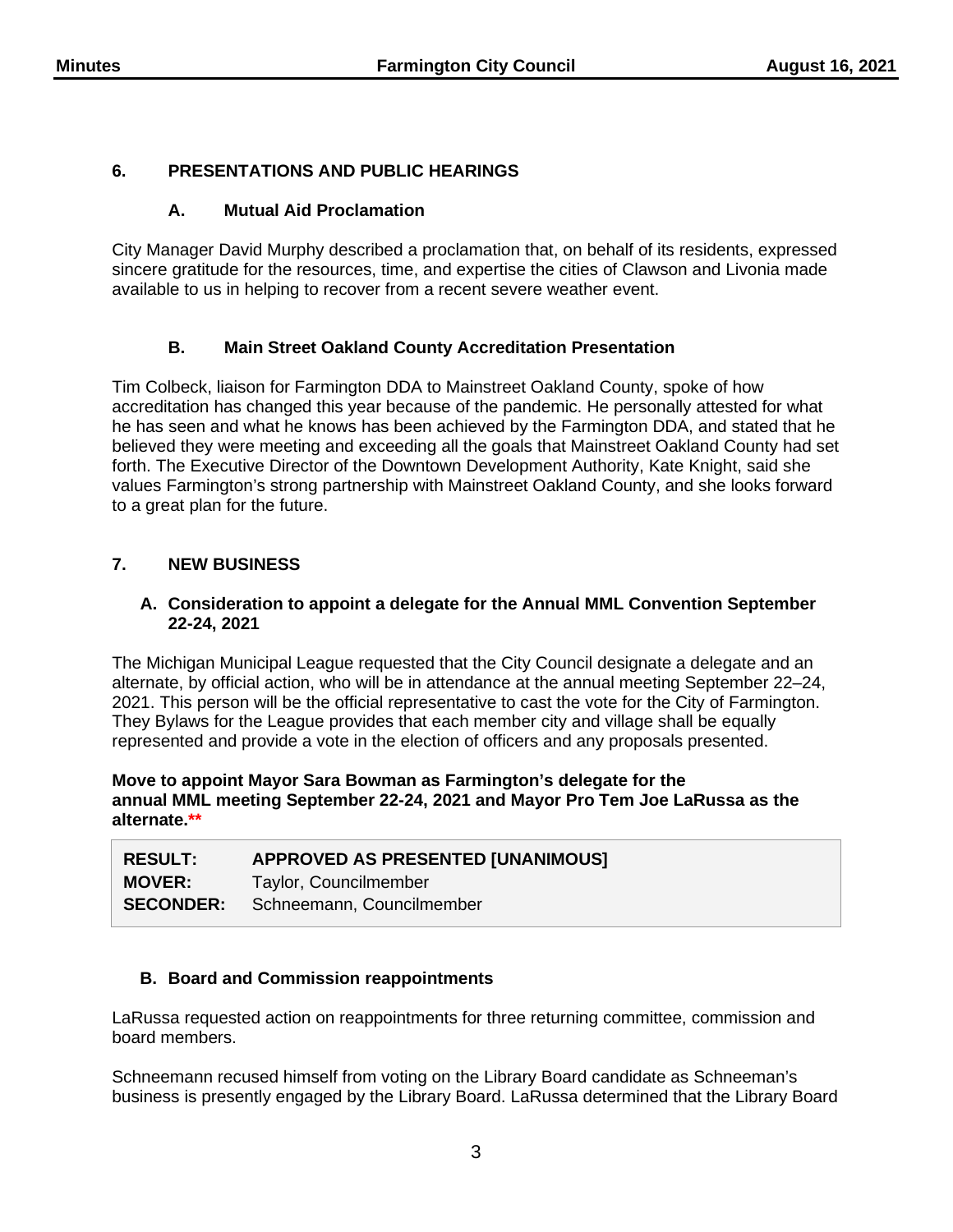appointment should be moved to the next meeting at which there will be a quorum on this question and requested action on the other two appointments.

**Move to reappoint Joe Mantey to the Downtown Parking Advisory Committee for a term ending June 30, 2024; and Cheryl Blau to the Farmington Area Arts Commission for a term ending June 30, 2024.\*\***

| <b>RESULT:</b>   | <b>APPROVED AS PRESENTED [UNANIMOUS]</b> |
|------------------|------------------------------------------|
| <b>MOVER:</b>    | Schneemann, Councilmember                |
| <b>SECONDER:</b> | Taylor, Councilmember                    |
| AYES:            | LaRussa, Schneemann, Taylor              |
| <b>ABSENT:</b>   | Bowman, DeLind                           |

#### **C. Temporary closure of The Syndicate, to the extent required by MLCC for issuance of special liquor license to DDA for the Harvest Moon Festival**

Knight explained the need to temporarily close The Syndicate Social District during the Harvest Moon Festival in order for the MLCC to issue a special liquor license for the event. Currently, Section 551 of the Code requires closure of the entire commons area within the Social District during the effective period of a special license. An amendment of Section 551 has been proposed to allow a more limited closure of the commons area during the term of the special license. It is unclear whether the amendment will be approved prior to Harvest Moon, however, if it passes, the Resolution would require whatever closure is required by state law.

Schneemann asked Knight about the Syndicate and how communication occurs between the DDA, the City, and other Syndicate entities. Knight responded that the DDA has conversations with each merchant and that notifications about the change would be posted at each establishment. She indicated that the responsibility for communicating changes falls on the DDA.

Taylor asked more about the legislation pending to allow a social district to operate in conjunction with a special event that requires a liquor license, and LaRussa asked whether there would be public notification of this temporary change. Knight said that the DDA will be having discussions at the point of purchase to those businesses that are participating in the Syndicate social district.

**Move to approve Resolution Temporarily Closing Social District for Special License Located in a Social District During the Effective Period of the Special License.\*\***

| <b>RESULT:</b>   | <b>APPROVED AS PRESENTED [UNANIMOUS]</b> |
|------------------|------------------------------------------|
| <b>MOVER:</b>    | Schneemann, Councilmember                |
| <b>SECONDER:</b> | Taylor, Councilmember                    |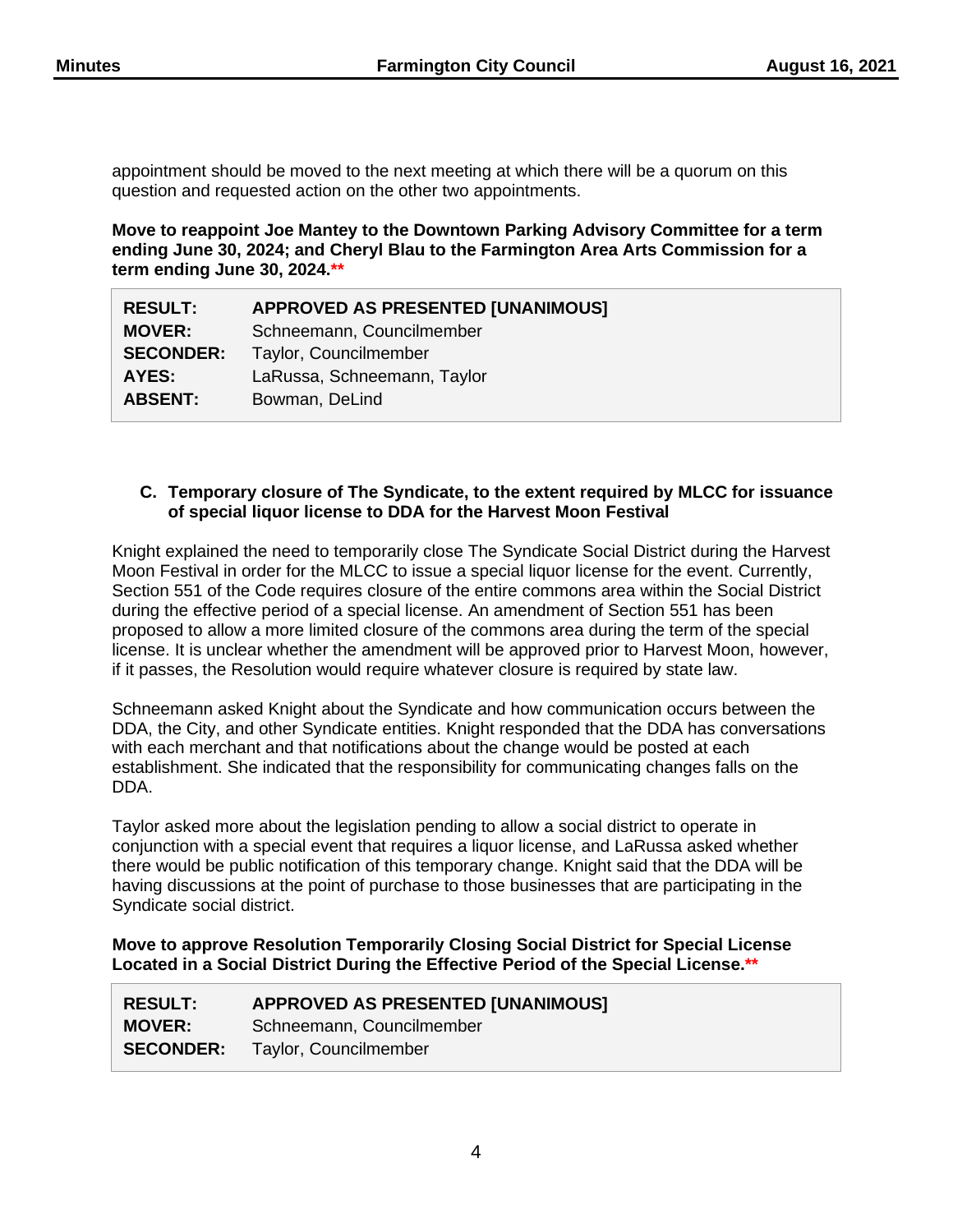#### **D. Consideration to approve Farmington Hills IT to order and oversee the installation of six switches, five upgraded wireless access points, and miscellaneous hardware to manage the flow of data for the network**

Murphy explained that for several years, City Hall workstations have been responding slowly to most programs and it has been getting progressively worse. Farmington Hills IT Manager Jack Li explained that the switches we have that manage the data flow as it traverses the network and secure the network are 10 to 15 years old and should be replaced. Additionally, the Wi-Fi at City Hall and the DPW Building is quite slow and needs an upgrade.

Schneemann asked when this issue was identified as a problem. Weber answered that upgrades had been planned but not until 2025 and that the current equipment is now no longer being supported by its manufacture. LaRussa asked that public hotspots be considered and added somewhere in the plan for improvements.

**Move to approve Farmington Hills IT to order and oversee the installation of six switches, five upgraded wireless access points, and miscellaneous hardware to manage the flow of data for the network \*\***

| <b>RESULT:</b>   | <b>APPROVED AS PRESENTED [UNANIMOUS]</b> |
|------------------|------------------------------------------|
| <b>MOVER:</b>    | Taylor, Councilmember                    |
| <b>SECONDER:</b> | Schneemann, Councilmember                |
| AYES:            | Schneemann, Taylor, LaRussa              |
| <b>ABSENT:</b>   | Bowman, DeLind                           |

#### **E. Consideration to award Shiawassee and Drake Park restroom improvementproject RFP**

Murphy reviewed planned improvements to park bathrooms, noting that increased material and labor costs have changed the cost of the project since it was projected. He requested that Council accept the Request for Proposal (RFP) submitted by Summit Company and said that a budget amendment for the project would be presented to Council at a later date.

In response to a question by LaRussa, Murphy said that he didn't think that delaying and trying to get more bids would improve the cost, given the current construction climate.

**Move to award Shiawassee & Drake Park Restroom Improvement RFP to Summit Company and allow the City Manager to execute the contract documents. The total amount for the project is for \$328,000.00.\*\***

| <b>APPROVED AS PRESENTED [UNANIMOUS]</b> |
|------------------------------------------|
| Taylor, Councilmember                    |
| Schneemann, Councilmember                |
| Taylor, LaRussa, Schneemann              |
| Bowman, DeLind                           |
|                                          |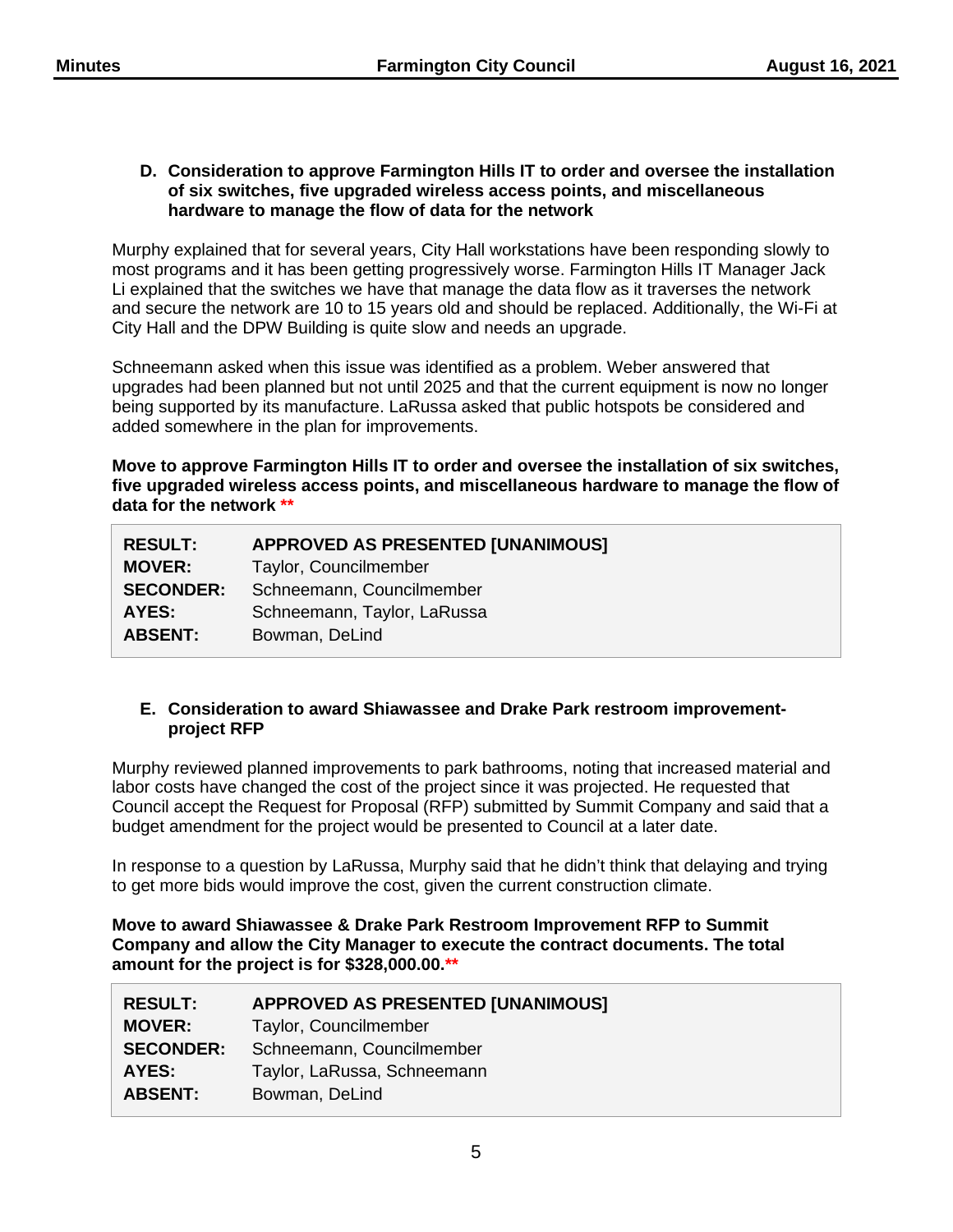## **F. Consideration to approve payment application No. 1 for Drake Park improvements**

Superintendent Eudy asked Council to approve payment for work completed on Drake Park improvements completed in July.

Taylor asked about a completion estimate, and Eudy said that it should take three to four weeks and that they hoped to finish before school starts. Schneemann asked if recent rain has caused delays, and Eudy said that it only put them a week behind.

## **Move to approve Payment Application No.1 for Drake Park Improvements to Asphalt Specialist Incorporated (ASI).\*\***

| <b>RESULT:</b>   | <b>APPROVED AS PRESENTED [UNANIMOUS]</b> |
|------------------|------------------------------------------|
| <b>MOVER:</b>    | Taylor, Councilmember                    |
| <b>SECONDER:</b> | Schneemann, Councilmember                |
| AYES:            | LaRussa, Schneemann, Taylor              |
| <b>ABSENT:</b>   | Bowman, DeLind                           |
|                  |                                          |

#### **G. Consideration to approve payment - Change Order No.2 and Construction Estimate No.3 - for the Farmington 2020 Sidewalk Program**

Eudy requested payment for work completed in Division D of the Sidewalk Program.

**Move to approve payment to Luigi Ferdinandi & Son Cement Company for Change Order No.2 and Construction Estimate No.3 in the amount of \$156,189.09 for the Farmington 2020 Sidewalk Program.\*\***

| <b>RESULT:</b>   | <b>APPROVED AS PRESENTED [UNANIMOUS]</b> |
|------------------|------------------------------------------|
| <b>MOVER:</b>    | Schneemann, Councilmember                |
| <b>SECONDER:</b> | Taylor, Councilmember                    |
| AYES:            | Schneemann, Taylor, LaRussa              |
| <b>ABSENT:</b>   | Bowman, DeLind                           |

## **H. Consideration to approve construction estimate and payment No. 2 for Local Street Crack Sealing Program**

Eudy reported that during the month of July, Wolverine Sealcoating has applied 58,418 pounds of crack sealer to local streets. All of priority area #1 and 35% of priority area #2 have been completed under this contract.

Schneemann asked how Wolverine's quality compared to the City's former contractor. Eudy noted that they did well, but that the former sealer used was a bit higher in quality.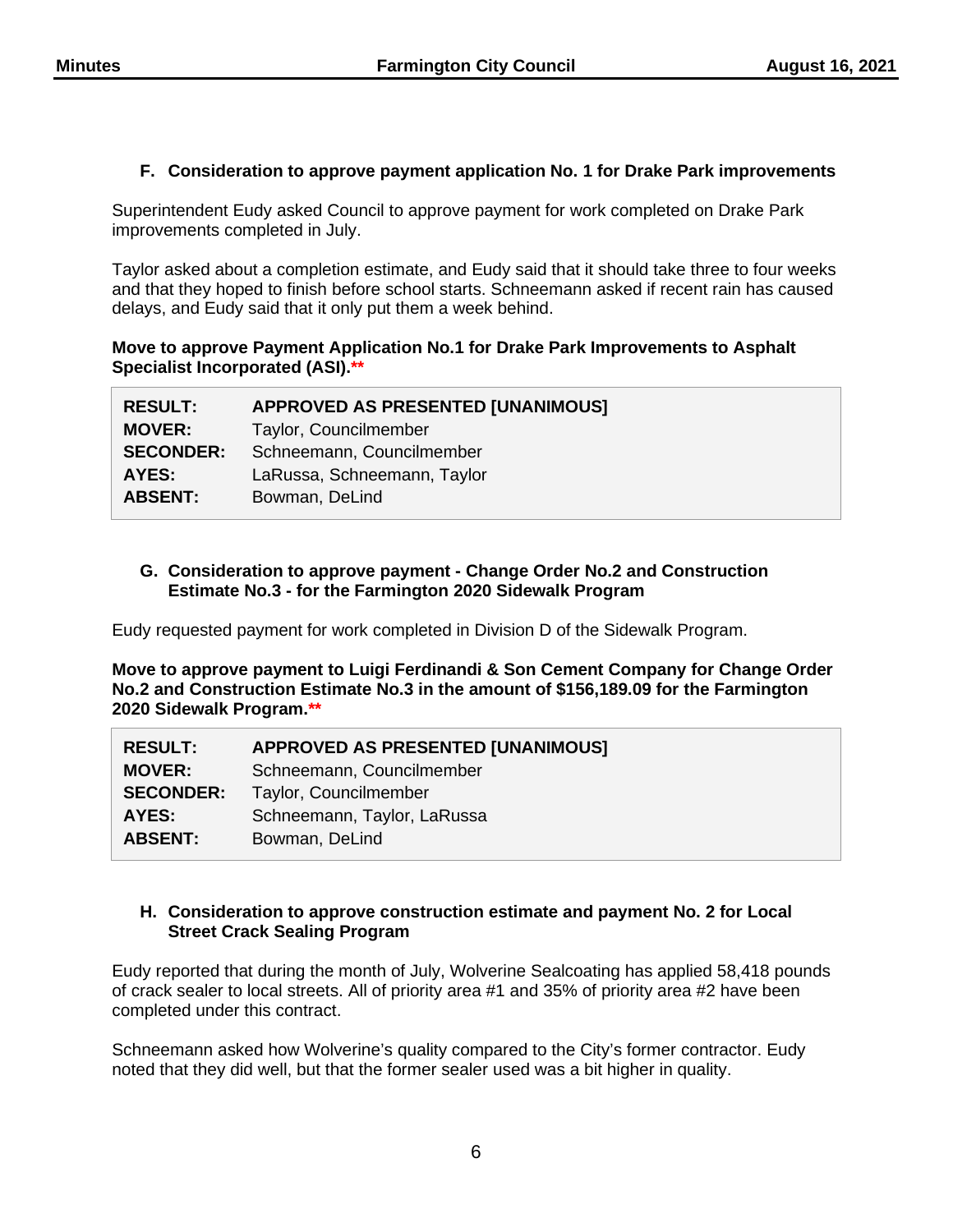**Move to approve Construction estimate and payment No. 2 to Wolverine Sealcoating for Local Street Crack Sealing Program.\*\***

| <b>RESULT:</b>   | <b>APPROVED AS PRESENTED [UNANIMOUS]</b> |
|------------------|------------------------------------------|
| <b>MOVER:</b>    | Taylor, Councilmember                    |
| <b>SECONDER:</b> | Schneemann, Councilmember                |
| AYES:            | Taylor, LaRussa, Schneemann              |
| <b>ABSENT:</b>   | Bowman, DeLind                           |

#### **I. Consideration to approve 2021 major streets pavement marking quote and allow City Administration to execute contract documents**

Eudy recommended authorizing PK Contracting to proceed with the 2021 Major Streets Pavement Marking Program. He noted that their current quote is competitive with other RFP prices but exceeds the allowable City Administration authorization amount, requiring City Council approval.

Schneemann asked about raising the allowable City Administration limit to lessen the need to bring things like this to be brought to council, considering inflation in costs across the board. He asked that Council revisit the allowable limit at a later meeting to increase it.

LaRussa asked how often this type of pavement marking is done. Eudy reported that it is an annual need, and that the markings should not be delayed until spring since they are even more necessary as the days shorten.

**Move to approve 2021 Major Streets Pavement Marking quote from PK Contracting and allow City Administration to execute contract documents.\*\***

| <b>RESULT:</b>   | <b>APPROVED AS PRESENTED [UNANIMOUS]</b> |
|------------------|------------------------------------------|
| <b>MOVER:</b>    | Schneemann, Councilmember                |
| <b>SECONDER:</b> | Taylor, Councilmember                    |
| AYES:            | LaRussa, Schneemann, Taylor              |
| <b>ABSENT:</b>   | Bowman, DeLind                           |
|                  |                                          |

# **8. PUBLIC COMMENT**

No public comment was heard.

## **9. CITY COUNCIL COMMENT**

Taylor asked for an update on progress on the Oakland Street project. Eudy said that the plan was to start after Labor Day and to have the road milled and compacted before the snow flies, with final parts completed next spring. Murphy noted that there will be a public meeting as soon as a start date is established.